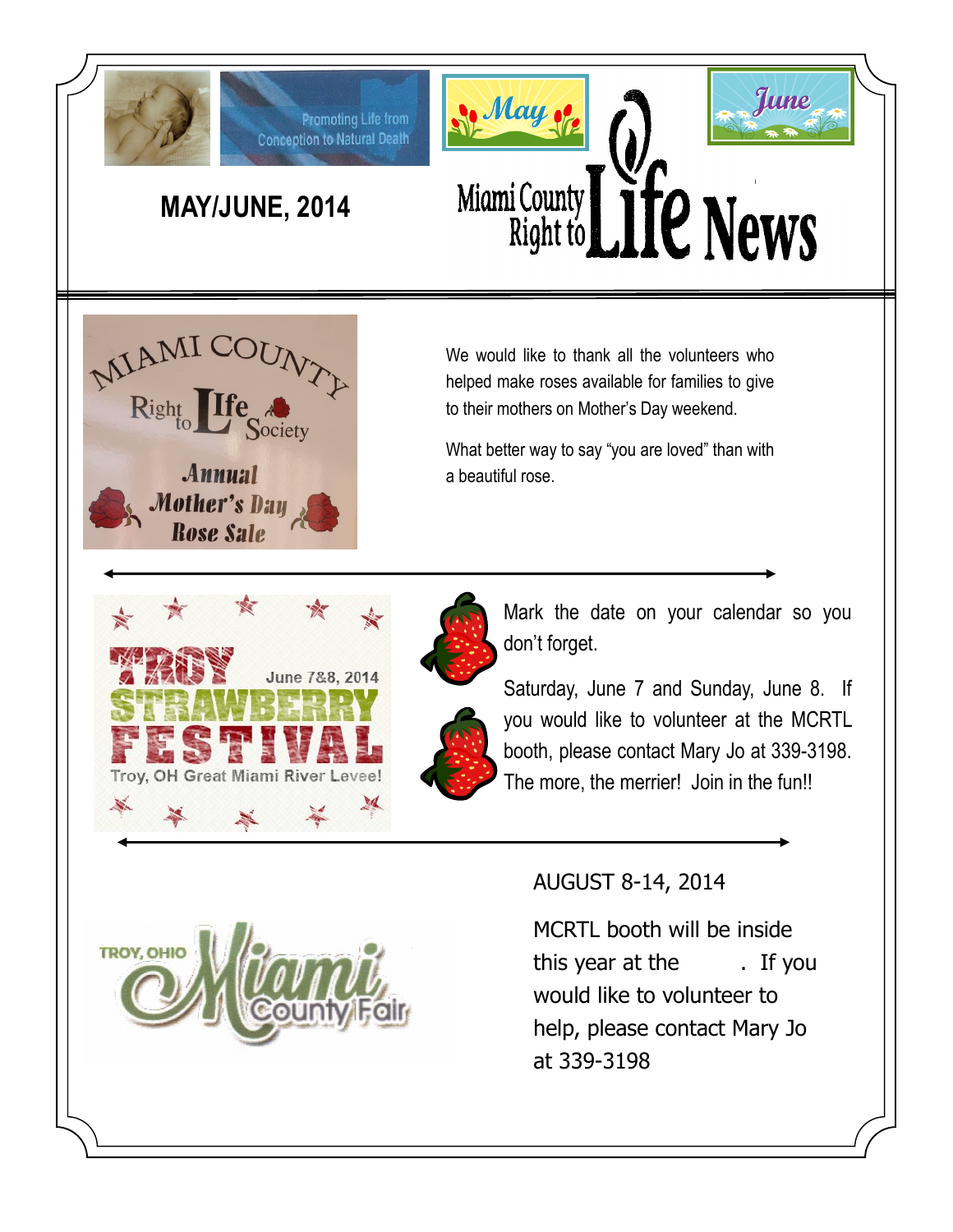Page 2 May/June 2014

### **PRO LIFE NEWS**

"On May 3, a group of 70 physicians took out a full page ad on page 2 of the Osceola News Gazette to encourage Kissimmee, Florida citizens to join them in attempting to keep Planned Parenthood of Greater Orlando from opening an abortion mill in their community which is just 20 minutes from Walt Disney World.

Many of the physicians oppose PPGO because they are pro-life. Others are incensed on a professional level, because Planned Parenthood wants to open up shop in the middle of a large complex of medical office buildings, directly across the street from a hospital. They fear Planned Parenthood's presence will negatively impact their business, property value, and harmony, all of which are absolutely true.

I am told by Dr. John Littell, who is spearheading the effort to oust Planned Parenthood before it can embed, that the entire medical community is now snubbing Orthopaedic Associates and refusing to refer patients. Planned Parenthood is scheduled to open the end of May.

Dr. Littell argued that it is nearly impossible to get a pain clinic licensed in the city. Strip clubs are not allowed within city limits. Recently, a funeral home was not allowed to open next to a McDonalds. Littell urged the city to consider how an abortion center could be allowed to open, when more stringent laws are applied to far less dangerous and offensive businesses."

Taken from LifeSiteNews.com, 5-9-14, by Jill Stanek

## **PRO-LIFE HOSTS REACT TO HGTV CANCELLING SHOW: "IF OUR FAITH COST US THE SHOW, SO BE IT."**

"The pro-life brothers who were set to be the stars of the next HGTV reality television show "Flip It Forward" have a refreshing response to the cable network cancelling the program because of their pro-life beliefs.

HGTV has cancelled a new reality show, Flip It Forward, that was scheduled to debut on Home and Garden Television this October, after learning the stars of th show are pro-life. During the program, brothers David and Jason Benham would be helping families purchase dream homes they otherwise couldn't afford.

Home and Garden Television has decided to cancel the show after pro-abortion activists outed the brothers are pro-life. The pro-abortion group People for the American Way, tagged the brothers as "anti-choice" extremists in an article on their web site and includes comments one of the brothers made about God abhorring abortion.

The Benham Brothers issued a statement saying they are 'saddened' by HGTV's decision. The first and last thought on our minds as we begin and end each day is; have we shined Christ's light today? Our faith is the fundamental calling in our lives, and the centerpiece of who we are. As Christians we are called to love our fellow man. Anyone who suggests that we hate homosexuals or people of other faiths is either misinformed or lying. Over the last decade, we've sold thousands of homes with guiding principle of producing value and breathing life into each family that has crossed our path, and we do not, nor will we ever discriminate against people who do not share our views. With all of the grotesque things that can be seen and heard on television today, you would think there would be room for two twin brothers who are faithful to our families, committed to biblical principles, and dedicated professionals. If our faith costs us a television show, then so be it.

Whatever God gives you, if you hold it with an open hand, then He never has to pry your fingers loose. (words by Jason Benham.

Taken from LifeNews.com, 5-9-14, by Steven Ertelt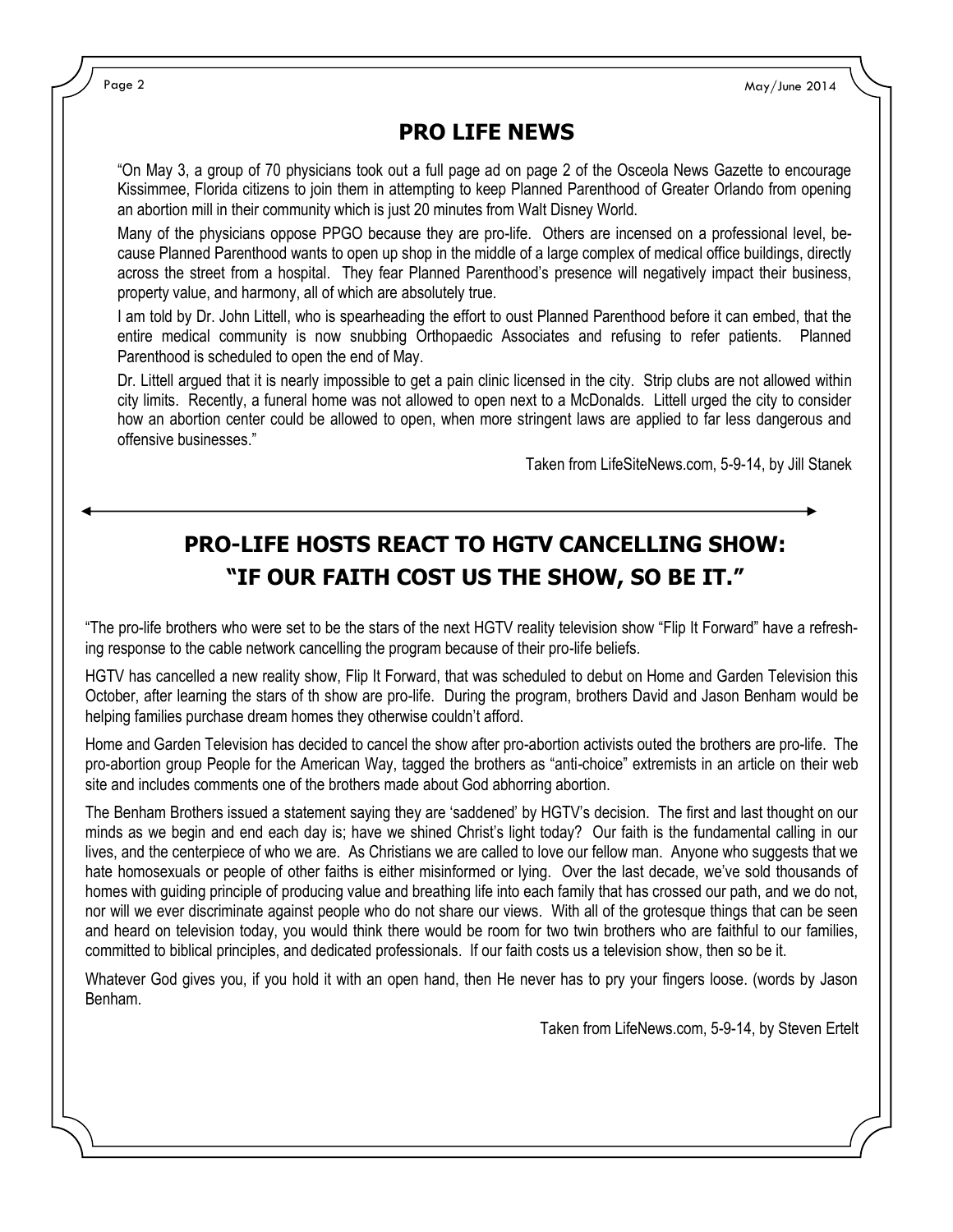## **FORMER ABORTION CLINIC OWNER: WE PUSHED SEX ED OF KIDS TO CREATE A MARKET FOR ABORTION**

For six years, Carol Everett operated four abortion clinics in Texas. As reported by The Catholic Register, Everett earned a commission for every abortion in addition to a share of the fees charged by each clinic. She says she sold abortion and made big bucks off of the "cash cow" of abortion. A new abortion clinic, she said at the annual Rose Dinner for the National March for Life in Ottawa, would make enough money to pay for itself in a single month.

Everett, who left the abortion industry after a Christian business counselor she hired lead her to Christ, also talked about how damaging government-funded sex education programs are. She says that the programs aim to teach children that talking to their parents about sex is uncomfortable and then they offer to be the people the children turn to for support. She says that girls are then provided with low dose birth control, which is ineffective if not taken at the same time each and every day, which is close to impossible for any teenager. When the girls get pregnant, they then turn to abortion clinics, she says.

Everett credited the closing of 28 abortion clinics in Texas to God and she believes that new legislation will lead to more closings and more lives saved. Without the money from abortions, these clinics will close.

Taken from LifeNews.com,5-15-14, by Nancy Flanders

| Baby clothes-bags       | 91  | Mattresses             | 1              |
|-------------------------|-----|------------------------|----------------|
| <b>Bassinettes</b>      |     | Maternity              | 14             |
| <b>Blankets</b>         | 16  | clothes-items          |                |
| <b>Books</b>            | 26  |                        |                |
| Car seats               |     | Misc. items            | 42             |
|                         |     | New baby gift<br>boxes | 6              |
| Christmas toys          |     | Play pens              | $\overline{2}$ |
| <b>Clients</b>          | 131 | Pregnancy              |                |
| <b>Married Clients</b>  |     | <b>Tests</b>           |                |
| New clients             | 11  | <b>Sheets</b>          | $\overline{2}$ |
| <b>Pregnant Clients</b> |     |                        |                |
| Christmas gifts         |     | <b>Strollers</b>       |                |
| Cribs                   | 1   | Swings                 | 1              |
| Diapers (packs)         | 141 | <b>Toddler beds</b>    |                |
| Food (jars/boxes)       | 95  | Toys                   | 79             |
| Formula (cans)          | 23  |                        |                |
| Gift bags               | 4   |                        |                |
| High chairs             |     |                        |                |

#### **MARCH, 2014, OFFICE REPORT APRIL, 2014, OFFICE REPORT**

| Baby clothes-bags       | 82             | <b>Mattresses</b>      | 4  |
|-------------------------|----------------|------------------------|----|
| <b>Bassinettes</b>      | 1              | Maternity              | 4  |
| <b>Blankets</b>         | 18             | clothes-items          |    |
| <b>Books</b>            | 13             |                        |    |
| Car seats               |                | Misc. items            | 49 |
|                         |                | New baby gift<br>boxes | 4  |
| Christmas toys          |                | Play pens              |    |
| Clients                 | 154            | Pregnancy              | 1  |
| <b>Married Clients</b>  |                | <b>Tests</b>           |    |
| New clients             | $\overline{7}$ | <b>Sheets</b>          |    |
| <b>Pregnant Clients</b> |                |                        |    |
| Christmas gifts         |                | <b>Strollers</b>       |    |
| Cribs                   | 4              | Swings                 | 1  |
| Diapers (packs)         | 184            | <b>Toddler beds</b>    |    |
| Food (jars/boxes)       | 51             | Toys                   | 65 |
| Formula (cans)          | 21             |                        |    |
| Gift bags               | 1              |                        |    |
| High chairs             | 1              |                        |    |